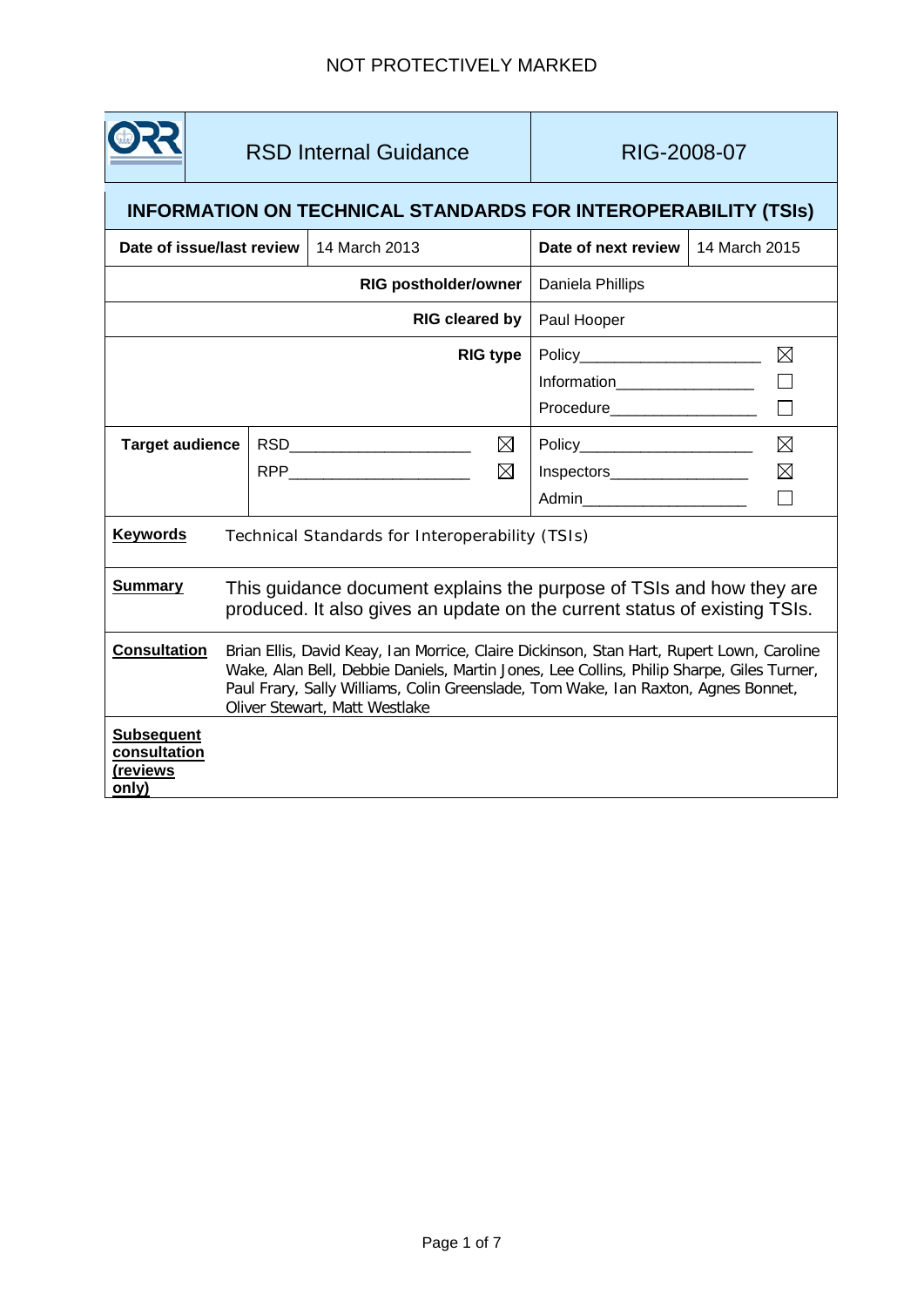# **Detail BACKGROUND**

The [Railways \(Interoperability\) Regulations 2011](http://www.legislation.gov.uk/uksi/2011/3066/contents/made) (RIR) transpose EC [Directive 2008/57/EC](http://www.google.co.uk/url?sa=t&rct=j&q=2008%2057%20ec%20directive&source=web&cd=1&ved=0CC8QFjAA&url=http%3A%2F%2Feur-lex.europa.eu%2FLexUriServ%2FLexUriServ.do%3Furi%3DOJ%3AL%3A2008%3A191%3A0001%3A0045%3AEN%3APDF&ei=tEdHUfy4Mci-O8jAgIAJ&usg=AFQjCNGgICa3bWbz7MmBNIog1CYFEmFz4w) into UK law. Technical Specifications for Interoperability (TSIs) are the technical standards that underpin the Interoperability Directive. TSIs set out the specifications that subsystems have to meet in order to achieve the essential requirements and enable a common checking and authorisation process across Member States. Currently TSIs are applicable to new or upgraded parts of the railway on the Trans European Network (TEN) route. As TSIs are redrafted, their scope is extended and they will become applicable to the whole of the rail network, on and off the TEN route.

# **GLOSSARY**

Here are some familiar terms that are used in interoperability that you might find useful:

### **Subsystems**

Separate elements of the rail system (e.g. rolling stock, infrastructure) **Technical Specifications for Interoperability (TSIs)**

A TSI is the specification to be met by a subsystem in order for it to meet the essential requirements and to achieve interoperability.

#### **Essential Requirements**

What needs to be delivered by the subsystem to ensure compliance. The 5 categories are: safety; reliability and availability; health; environmental protection and technical compatibility. Infrastructure and rolling stock TSIs have further specific requirements.

### **Interoperability Constituents**

An IC is a component for use in a subsystem that can be tested and placed onto the market independently of a subsystem. Not all ICs need to be assessed by a NoBo but the manufacturer must draw up a declaration of conformity to demonstrate that the essential requirements have been met. The objective is to open the market by having inter-changeable components that do not need any further assessment from the country of origin.

### **Notified Bodies (NoBos)**

A body appointed by the Secretary of State as having met criteria of competence, integrity and independence. NoBos carry out the assessment on whether a subsystem(s) complies with the relevant TSIs.

### **Designated Bodies (DeBos)**

A body appointed by the Secretary of State as having met criteria of competence, integrity and independence. DeBos carry out the assessment on whether a subsystem(s) complies with the relevant NNTRs. **Open points**

An open point is a point in a TSI where Member States cannot reach an agreement so it is left 'open' to allow Member States an opportunity to notify their own national technical rules.

### **Notified National Technical Rules (NNTRs)**

Standards, or parts of standards, that fill open points in a TSI and are notified to the Commission.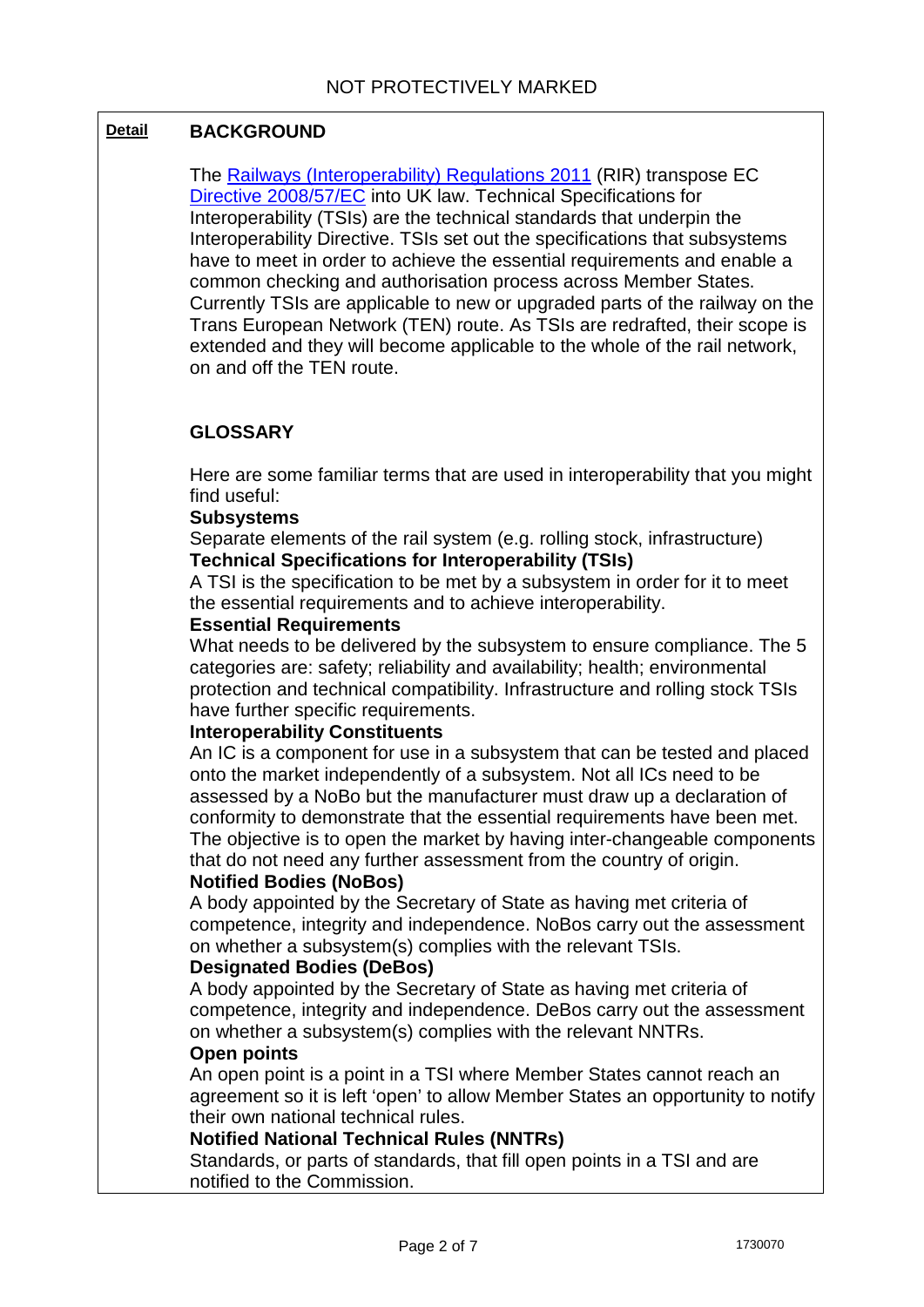## **Contracting Entities (CE)**

A term specific to interoperability. A person who designs, constructs, renews or upgrades a subsystem; or contracts with another person to design, construct, renew or upgrade a subsystem.

## **WHAT DOES A TSI CONTAIN?**

Each TSI has to:

- define which part of the network (or category of rolling stock) and which subsystem(s) or parts of the subsystem(s) are affected.
- lay down the essential requirements for each subsystem concerned, establishing the technical and functional specifications to be met, and the interface with other subsystems. If an essential requirement cannot be met when drafting the TSI then any 'open point' needs to be identified and listed in the annex.
- define the Interoperability Constituents (ICs)
- state the procedures for assessment of conformity and suitability for use for both ICs and EC verification of the subsystem
- set out the implementation strategy for the TSI to achieve a gradual transition to full compliance
- list the national 'specific cases'

# **HOW ARE TSIS CREATED / AMENDED?**

The decision to develop a TSI requires a mandate to be issued from the European Commission to ERA.

When a working party is to be set up to either draft or re-draft a TSI, ERA issues a call for experts to the National Safety Authorities (NSA) and the sector organisations. ORR has nominated an expert to attend the meetings of most TSI working groups. The majority of these representatives are ORR staff, but this is not always possible if there are constraints, for example, resource or a particular specialist expertise is required. In these cases, ORR may choose to nominate a representative from DfT, or RSSB to act as a NSA representative.

The working party is tasked with:

- Identifying what specifications are necessary in order to meet the essential requirements
- Identifying any interfaces with other subsystems
- Considering specific cases that may be necessary and examining technical and economic justification
- Drafting the TSI

Once the TSI is drafted, or revised, it is sent to the Member State Railway Interoperability and Safety Committee (RISC) for approval by Qualified Majority Voting.

When a TSI is to be published and brought into force it can be found on: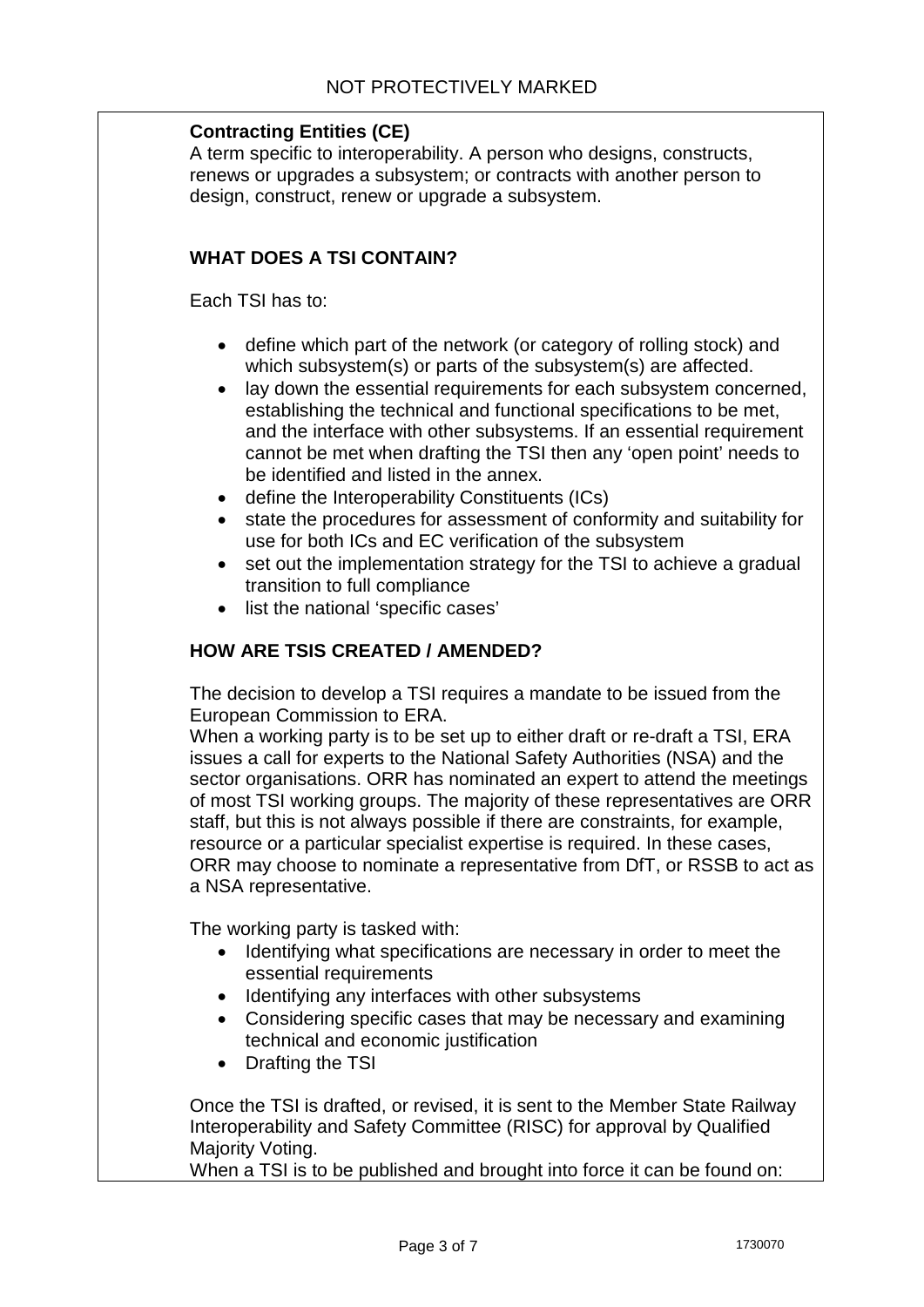<http://eur-lex.europa.eu/en/index.htm> DfT's website: Department for Transport - [Technical Specifications for](http://www.dft.gov.uk/pgr/rail/Interopandstandards/europeanstandardisation/technicalspecificationsforin1653/)  [Interoperability \(TSIs\)](http://www.dft.gov.uk/pgr/rail/Interopandstandards/europeanstandardisation/technicalspecificationsforin1653/)

The Official Journal of the European Union (OJEU):

Each TSI after publication requires an implementation plan to be drawn up and submitted to the European Commission by the Member State. The time period to produce the plan is written in the TSI and is usually 12 months. Industry committees on behalf of the Member State usually produce draft plans.

# **NOTIFIED NATIONAL TECHNICAL RULES (NNTRS)**

• NNTRs are used to fill any open points or specific cases in a TSI. In the UK, NNTRs are usually Railway Group Standards (RGS). If the open point is not an interface issue and no RGS is available, the CE will pick an industry standard or guidance document to fill the open point. The CE will then go to the Standards Committee to make sure there is no objection to what is being proposed and then to DfT who will notify it as a project specific NNTR. As TSIs and the rail network develops, NNTRs will (hopefully) gradually decrease. A list of notified standards can be found on DfT's website:

[https://www.gov.uk/government/publications/rail-interoperability](https://www.gov.uk/government/publications/rail-interoperability-notified-bodies)[notified-bodies](https://www.gov.uk/government/publications/rail-interoperability-notified-bodies)

# **SPECIFIC CASES**

• National specific cases can be written into a TSI in order to ensure compatibility of the rail network in the Member State is retained. The UK, for example, has a specific case for loading gauge in several TSIs. Specific cases are mostly drafted by the RSSB standards committees and are agreed by the Industry Standards Coordination Committee (ISCC). They should contain technical and economic arguments and are submitted for consideration by ERA by ORR. There is an ERA template for submitting specific cases. It is important that DfT are content with the submission as they are responsible for the interoperability regulations and have policy lead.

# **CRITICAL ERRORS**

• If a Member State believes there is a critical error in the content of a TSI or its open points they may raise the matter with the European Commission and seek a change in the TSI. This may happen, for example, if the error prevents the completion or the placing into service of a subsystem or contributes to unsafe operation. The European Commission will seek a technical opinion from ERA on the matter. RISC will decide whether to accept the technical opinion and, if it does, any change will be included in the next revision of the TSI.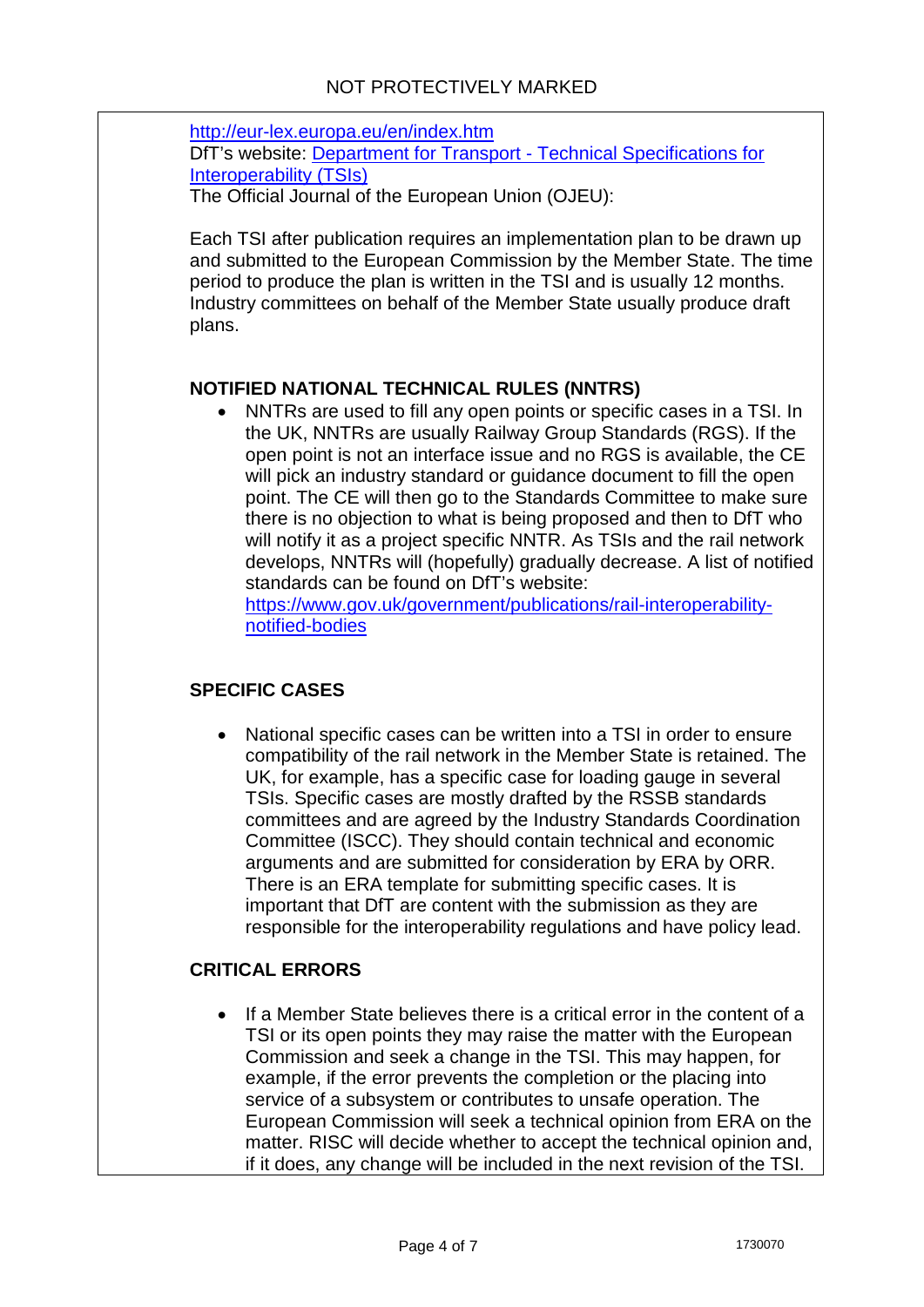## **TSI REVIEW**

- The decision to review a TSI requires a mandate to be issued from the Commission to ERA. ERA manages the revision process of TSIs by assigning a project officer and calling together a group of experts from the NSA and the sector. The process begins by the working group looking at any open points and critical errors submitted by Member States. ERA invites attendees to propose other issues for discussion or amendment. The revision process typically takes 24 – 30 months and the re-draft is then translated into the various languages of Member States.
- 'Silent points' is a term sometimes used in the UK for the areas that a TSI does not address. This term isn't recognised by ERA or other Member States.

## **WHAT TSIS ARE THERE?**

At the moment there are 11 TSIs published and in force. The High Speed (HS) TSIs that are in force are:

- Energy
- Infrastructure
- Maintenance
- Rolling Stock
- Operation and Traffic Management

The Conventional Rail TSIs that are published and in force:

- Rolling Stock [Freight]
- Rolling Stock [Noise]
- Telematic Applications Freight
- Operation and Traffic Management
- Energy
- Rolling Stock [Locomotive and Passenger]
- Infrastructure

The Transverse TSIs (TSIs that cover more than one subsystem) that are published and in force are:

- Operation and Traffic Management
- Control Command and Signalling
- Telematic Applications Passengers
- Persons of Reduced Mobility
- Safety in Railway Tunnels

### **SUBSYSTEMS**

The subsystems are subdivided into structural or functional subsystems for which essential requirements must be met. Structural subsystems must be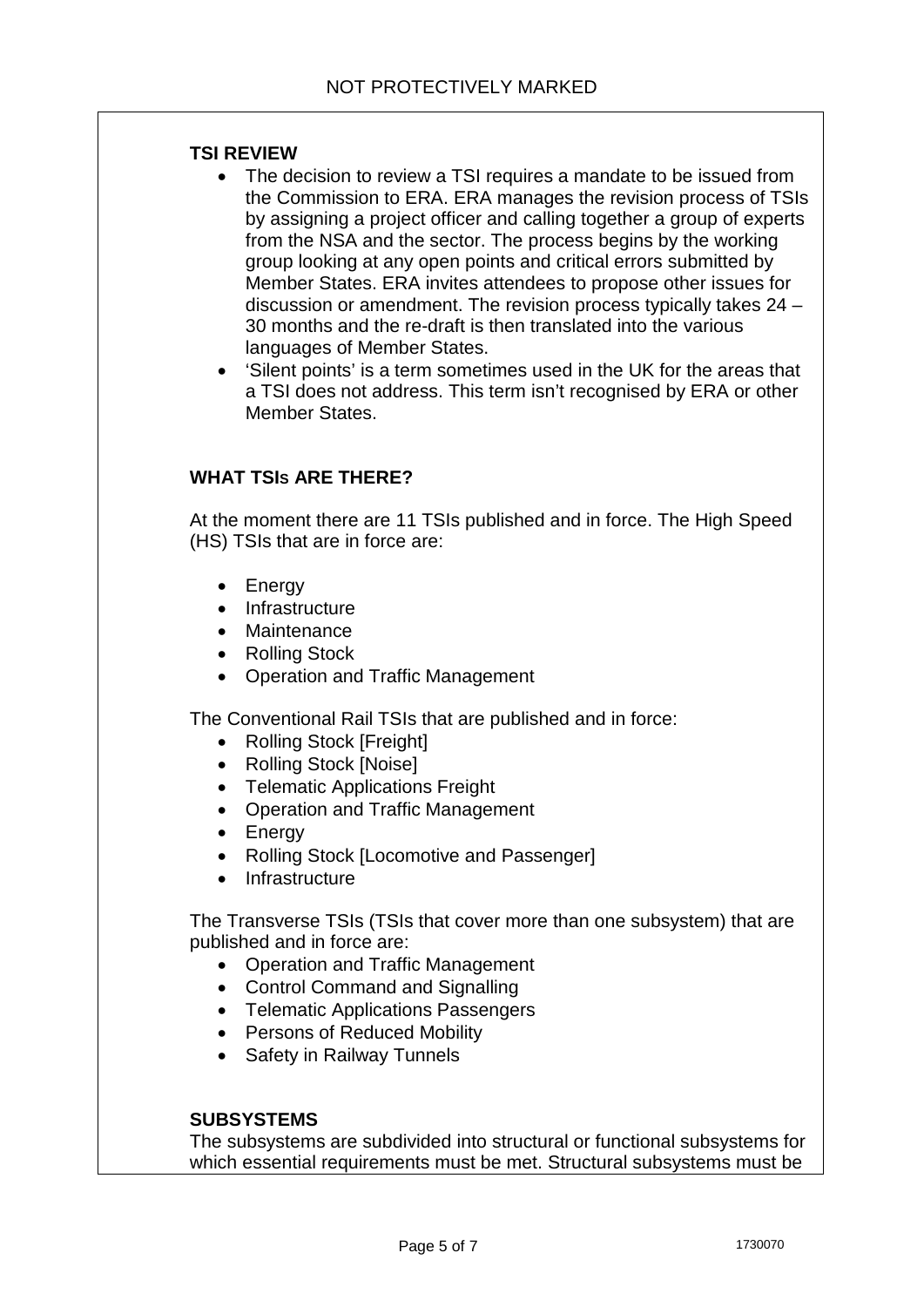authorised by ORR before being placed into service. No such requirement is placed on functional subsystems. However, there are ongoing requirements of compliance for all the subsystems. The Structural TSIs are:

**Infrastructure** 

- Energy
- Co Co Sig
- Rolling stock
- Operation and Traffic Management

The Functional TSIs are:

- Maintenance
- Telematic Applications for Passengers and Freight

Operation and Traffic Management, although a structural TSI does not require formal assessment via an interoperability authorisation process but is linked to safety certification

The current status of all TSIs can be found on [RSSB's website](http://www.google.co.uk/url?sa=t&rct=j&q=transverse%20tsis&source=web&cd=1&ved=0CC8QFjAA&url=http%3A%2F%2Fwww.rssb.co.uk%2FSiteCollectionDocuments%2Frgs%2FTSI_status_summary.pdf&ei=VDlIUevQBYexOeuagZAB&usg=AFQjCNFgfN3A7zsB3yDaC3KlScuO1Lxigg&bvm=bv.43828540,d.d2k) and is updated regularly

Copies of all the published TSIs can be found on [DfT's website](https://www.gov.uk/government/publications/catalogue-of-tsis)

## **WHAT IS ORR'S ROLE?**

Under the RIR ORR is the enforcing authority.

Regulation 4 in the RIR requires that all newly constructed structural subsystems and those that have had a major upgrade or renewal as a project on the High Speed or Conventional TEN rail system must be authorised by ORR before they are placed into service.

ORR's authorisation role is to review the technical file submitted by the CE and prepared by the NoBo to make sure that due process has been followed and that the technical file delivers the essential requirements set out in the relevant TSI(s) and, where applicable, the Notified National Technical Rules (NNTRs).

In certain circumstances, it is possible for the CE to seek a derogation from the whole or part of a TSI or NNTR. Requests for derogations from TSIs are considered by DfT. Derogations from NNTRs follow the process set out in the RGS Code. Requests for derogations from TSIs or NNTRs should contain technical and economic arguments.

## **RESPONSIBILITIES**

- The interoperability and standards team in Railway Planning and Performance are the point of contact between DfT and ORR on interoperability. They work closely with the European Policy team in Railway Markets and Economics who are the lead contact point in relations with ERA.
- Engineers in the Engineering and Asset Management team are